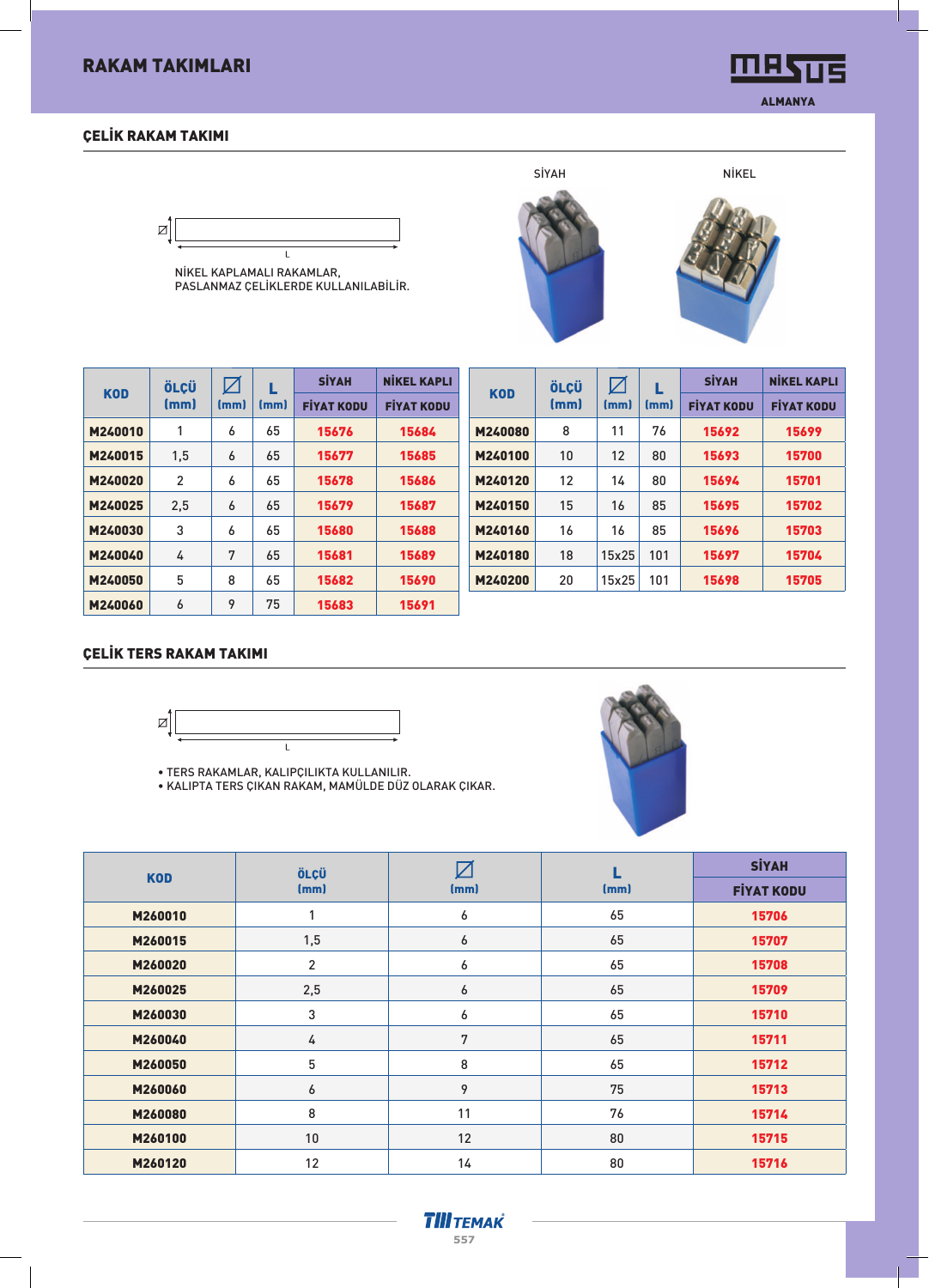# HARF TAKIMLARI

## ÇELİK HARF TAKIMI

**MASUS** ALMANYA

# ⊠  $\mathbf{I}$

NİKEL KAPLAMALI HAFRLER, PASLANMAZ ÇELİKLERDE KULLANILABİLİR.



|            | ÖLÇÜ           | $\boldsymbol{\mathsf{Z}}$ |      | <b>SİYAH</b>      | <b>NİKEL KAPLI</b> |
|------------|----------------|---------------------------|------|-------------------|--------------------|
| <b>KOD</b> | (mm)           | (mm)                      | (mm) | <b>FIYAT KODU</b> | <b>FİYAT KODU</b>  |
| M245010    | 1              | 6                         | 65   | 15717             | 15725              |
| M245015    | 1,5            | 6                         | 65   | 15718             | 15726              |
| M245020    | $\overline{2}$ | 6                         | 65   | 15719             | 15727              |
| M245025    | 2,5            | 6                         | 65   | 15720             | 15728              |
| M245030    | 3              | 6                         | 65   | 15721             | 15729              |
| M245040    | 4              | 7                         | 65   | 15722             | 15730              |
| M245050    | 5              | 8                         | 65   | 15723             | 15731              |
| M245060    | 6              | 9                         | 75   | 15724             | 15732              |

| <b>KOD</b><br>(mm)<br>(mm)<br>(mm)<br><b>FIYAT KODU</b><br><b>FIYAT KODU</b><br>11<br>15740<br>M245080<br>8<br>76<br>15733<br>12<br>10<br>80<br>M245100<br>15734<br>15741<br>15742<br>M245120<br>12<br>15735<br>14<br>80<br>M245150<br>85<br>15<br>16<br>15736<br>15743<br>16<br>85<br>15744<br>M245160<br>16<br>15737<br>101<br>15738<br>15745<br>M245180<br>18<br>15x25 | ÖLCÜ | $\boxtimes$ | L | <b>SİYAH</b> | <b>NİKEL KAPLI</b> |
|---------------------------------------------------------------------------------------------------------------------------------------------------------------------------------------------------------------------------------------------------------------------------------------------------------------------------------------------------------------------------|------|-------------|---|--------------|--------------------|
|                                                                                                                                                                                                                                                                                                                                                                           |      |             |   |              |                    |
|                                                                                                                                                                                                                                                                                                                                                                           |      |             |   |              |                    |
|                                                                                                                                                                                                                                                                                                                                                                           |      |             |   |              |                    |
|                                                                                                                                                                                                                                                                                                                                                                           |      |             |   |              |                    |
|                                                                                                                                                                                                                                                                                                                                                                           |      |             |   |              |                    |
|                                                                                                                                                                                                                                                                                                                                                                           |      |             |   |              |                    |
|                                                                                                                                                                                                                                                                                                                                                                           |      |             |   |              |                    |
| 20<br>15x25<br>101<br>15739<br>15746<br>M245200                                                                                                                                                                                                                                                                                                                           |      |             |   |              |                    |

#### ÇELİK TERS HARF TAKIMI



• TERS HARFLER, KALIPÇILIKTA KULLANILIR.

• KALIPTA TERS ÇIKAN HARF, MAMÜLDE DÜZ OLARAK ÇIKAR.



|            | ÖLÇÜ           |      |      | <b>SİYAH</b>      |
|------------|----------------|------|------|-------------------|
| <b>KOD</b> | (mm)           | (mm) | (mm) | <b>FİYAT KODU</b> |
| M265010    | 1              | 6    | 65   | 15747             |
| M265015    | 1,5            | 6    | 65   | 15748             |
| M265020    | $\overline{2}$ | 6    | 65   | 15749             |
| M265025    | 2,5            | 6    | 65   | 15750             |
| M265030    | 3              | 6    | 65   | 15751             |
| M265040    | 4              | 7    | 65   | 15752             |
| M265050    | 5              | 8    | 65   | 15753             |
| M265060    | 6              | 9    | 75   | 15754             |
| M265080    | $\bf 8$        | 11   | 76   | 15755             |
| M265100    | 10             | 12   | 80   | 15756             |
| M265120    | 12             | 14   | 80   | 15757             |